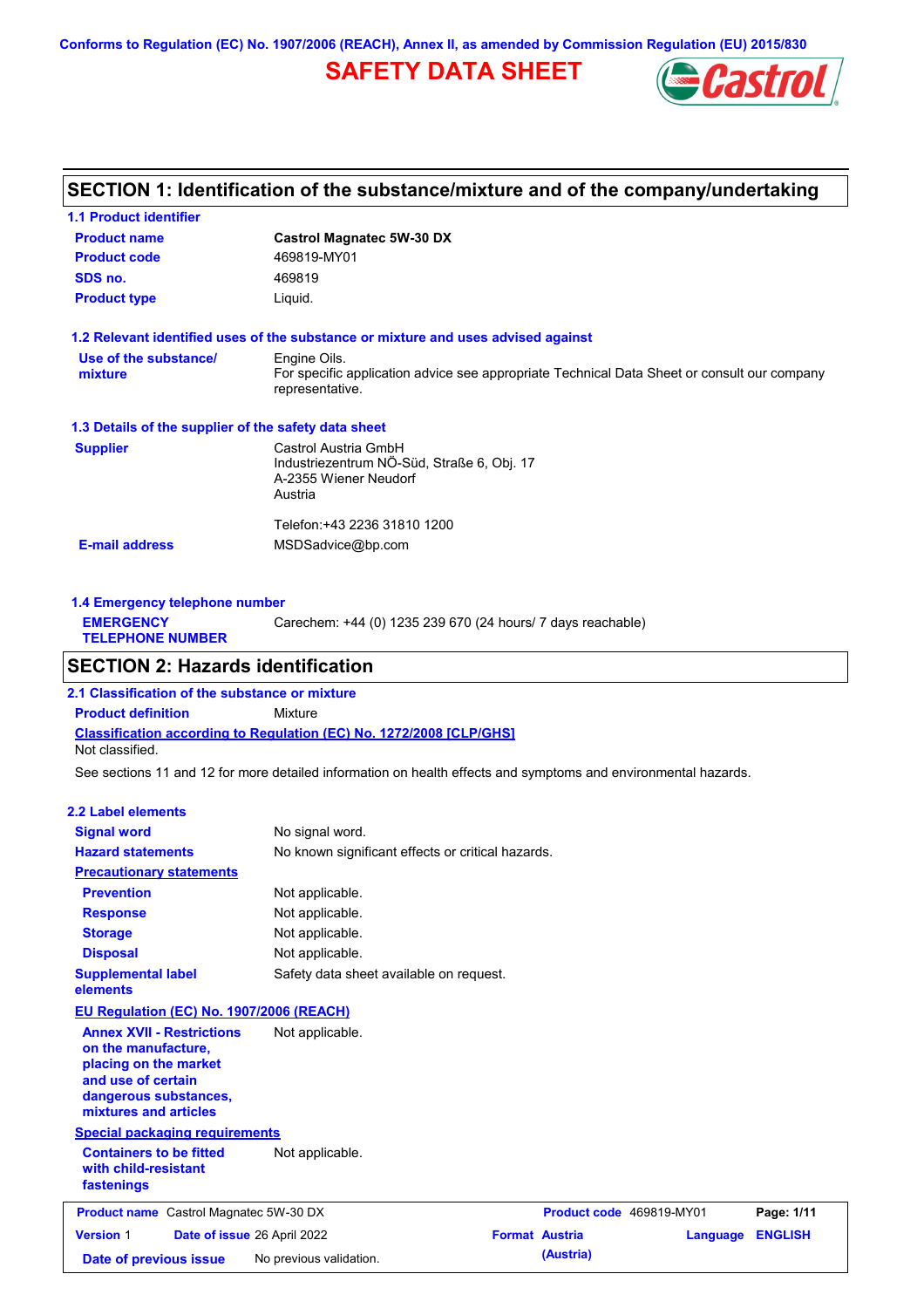# **SECTION 2: Hazards identification**

| <b>Tactile warning of danger</b>                                                                                         | Not applicable.                                                                                                                                                                                                          |
|--------------------------------------------------------------------------------------------------------------------------|--------------------------------------------------------------------------------------------------------------------------------------------------------------------------------------------------------------------------|
| 2.3 Other hazards                                                                                                        |                                                                                                                                                                                                                          |
| <b>Results of PBT and vPvB</b><br>assessment                                                                             | Product does not meet the criteria for PBT or vPvB according to Regulation (EC) No. 1907/2006,<br>Annex XIII.                                                                                                            |
| <b>Product meets the criteria</b><br>for PBT or vPvB according<br>to Regulation (EC) No.<br><b>1907/2006, Annex XIII</b> | This mixture does not contain any substances that are assessed to be a PBT or a vPvB.                                                                                                                                    |
| Other hazards which do<br>not result in classification                                                                   | Defatting to the skin.<br>USED ENGINE OILS<br>Used engine oil may contain hazardous components which have the potential to cause skin<br>cancer.<br>See Toxicological Information, section 11 of this Safety Data Sheet. |

## **SECTION 3: Composition/information on ingredients**

**3.2 Mixtures**

| <b>Product definition</b>                                                  | Mixture                                                                                        |               |                                                                    |             |
|----------------------------------------------------------------------------|------------------------------------------------------------------------------------------------|---------------|--------------------------------------------------------------------|-------------|
|                                                                            | Highly refined base oil (IP 346 DMSO extract < 3%). Proprietary performance additives.         |               |                                                                    |             |
| <b>Product/ingredient</b><br>name                                          | <b>Identifiers</b>                                                                             | $\frac{9}{6}$ | <b>Regulation (EC) No.</b><br>1272/2008 [CLP]                      | <b>Type</b> |
| Distillates (petroleum), hydrotreated<br>heavy paraffinic                  | REACH #: 01-2119484627-25 ≥50 - ≤75<br>EC: 265-157-1<br>CAS: 64742-54-7<br>Index: 649-467-00-8 |               | Asp. Tox. 1, H304                                                  | $[1]$       |
| Distillates (petroleum), solvent-<br>dewaxed heavy paraffinic              | REACH #: 01-2119471299-27<br>EC: 265-169-7<br>CAS: 64742-65-0<br>Index: 649-474-00-6           | ב≥            | Asp. Tox. 1, H304                                                  | $[1]$       |
| Distillates (petroleum), hydrotreated<br>light paraffinic                  | REACH #: 01-2119487077-29<br>EC: 265-158-7<br>CAS: 64742-55-8<br>Index: 649-468-00-3           | -≤3           | Asp. Tox. 1, H304                                                  | $[1]$       |
| Distillates (petroleum), solvent-<br>dewaxed light paraffinic              | REACH #: 01-2119480132-48<br>EC: 265-159-2<br>CAS: 64742-56-9<br>Index: 649-469-00-9           | ≤3            | Asp. Tox. 1, H304                                                  | $[1]$       |
| Alkaryl amine                                                              | EC: 253-249-4<br>CAS: 36878-20-3                                                               | $\leq$ 3      | Aquatic Chronic 4, H413                                            | $[1]$       |
| zinc O,O,O',O'-tetrakis<br>(1,3-dimethylbutyl) bis<br>(phosphorodithioate) | REACH #: 01-2119953275-34<br>EC: 218-679-9<br>CAS: 2215-35-2                                   | 2.5           | Skin Irrit. 2, H315<br>Eye Dam. 1, H318<br>Aquatic Chronic 2, H411 | [1]         |
| Alkenes, C15-18 a-, sulfurized                                             | REACH #: 01-2119980982-22<br>EC: 267-023-8<br>CAS: 67762-55-4                                  | ≤3            | Aquatic Chronic 4, H413                                            | $[1]$       |
|                                                                            | See Section 16 for the full text of the H statements declared above.                           |               |                                                                    |             |
|                                                                            |                                                                                                |               |                                                                    |             |
|                                                                            |                                                                                                |               |                                                                    |             |

**Type** 

[1] Substance classified with a health or environmental hazard

[2] Substance with a workplace exposure limit

[3] Substance meets the criteria for PBT according to Regulation (EC) No. 1907/2006, Annex XIII

[4] Substance meets the criteria for vPvB according to Regulation (EC) No. 1907/2006, Annex XIII

[5] Substance of equivalent concern

[6] Additional disclosure due to company policy

Occupational exposure limits, if available, are listed in Section 8.

| <b>Product name</b> Castrol Magnatec 5W-30 DX |  | <b>Product code</b> 469819-MY01    |                       | Page: 2/11 |                  |  |
|-----------------------------------------------|--|------------------------------------|-----------------------|------------|------------------|--|
| <b>Version 1</b>                              |  | <b>Date of issue 26 April 2022</b> | <b>Format Austria</b> |            | Language ENGLISH |  |
| Date of previous issue                        |  | No previous validation.            |                       | (Austria)  |                  |  |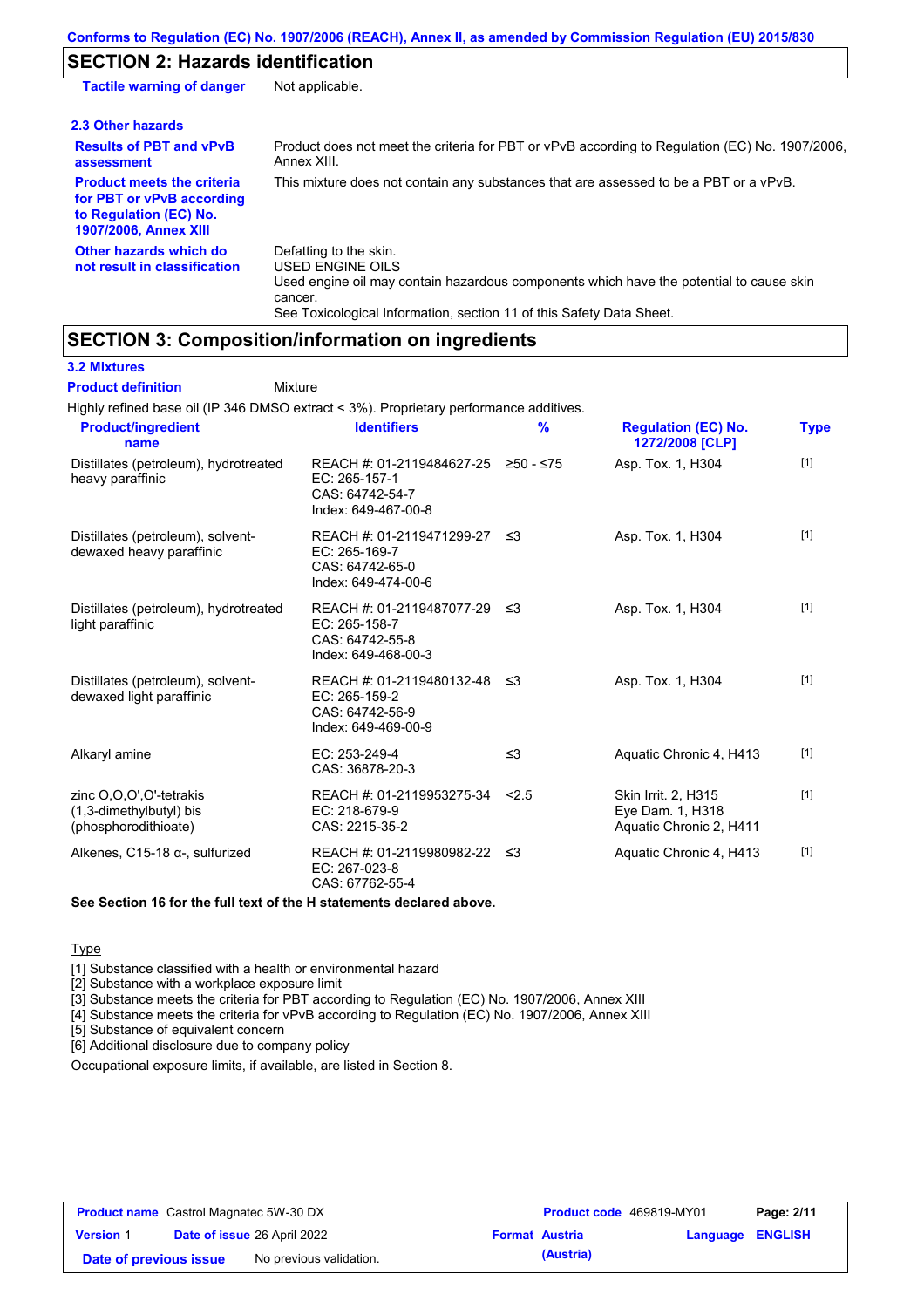## **SECTION 4: First aid measures**

| 4.1 Description of first aid measures |                                                                                                                                                                                                                                                     |
|---------------------------------------|-----------------------------------------------------------------------------------------------------------------------------------------------------------------------------------------------------------------------------------------------------|
| Eye contact                           | In case of contact, immediately flush eyes with plenty of water for at least 15 minutes. Eyelids<br>should be held away from the eyeball to ensure thorough rinsing. Check for and remove any<br>contact lenses. Get medical attention.             |
| <b>Skin contact</b>                   | Wash skin thoroughly with soap and water or use recognised skin cleanser. Remove<br>contaminated clothing and shoes. Wash clothing before reuse. Clean shoes thoroughly before<br>reuse. Get medical attention if irritation develops.              |
| <b>Inhalation</b>                     | If inhaled, remove to fresh air. In case of inhalation of decomposition products in a fire,<br>symptoms may be delayed. The exposed person may need to be kept under medical<br>surveillance for 48 hours. Get medical attention if symptoms occur. |
| <b>Ingestion</b>                      | Do not induce vomiting unless directed to do so by medical personnel. Get medical attention if<br>symptoms occur.                                                                                                                                   |
| <b>Protection of first-aiders</b>     | No action shall be taken involving any personal risk or without suitable training. It may be<br>dangerous to the person providing aid to give mouth-to-mouth resuscitation.                                                                         |

#### **4.2 Most important symptoms and effects, both acute and delayed**

|                                       | See Section 11 for more detailed information on health effects and symptoms.                                        |
|---------------------------------------|---------------------------------------------------------------------------------------------------------------------|
| <b>Potential acute health effects</b> |                                                                                                                     |
| <b>Inhalation</b>                     | Exposure to decomposition products may cause a health hazard. Serious effects may be<br>delayed following exposure. |
| <b>Ingestion</b>                      | No known significant effects or critical hazards.                                                                   |
| <b>Skin contact</b>                   | Defatting to the skin. May cause skin dryness and irritation.                                                       |
| Eye contact                           | No known significant effects or critical hazards.                                                                   |
|                                       | Delayed and immediate effects as well as chronic effects from short and long-term exposure                          |
| <b>Inhalation</b>                     | Overexposure to the inhalation of airborne droplets or aerosols may cause irritation of the<br>respiratory tract.   |
| <b>Ingestion</b>                      | Ingestion of large quantities may cause nausea and diarrhoea.                                                       |
| <b>Skin contact</b>                   | Prolonged or repeated contact can defat the skin and lead to irritation and/or dermatitis.                          |
| Eye contact                           | Potential risk of transient stinging or redness if accidental eye contact occurs.                                   |

#### **4.3 Indication of any immediate medical attention and special treatment needed**

| <b>Notes to physician</b> | Treatment should in general be symptomatic and directed to relieving any effects.   |
|---------------------------|-------------------------------------------------------------------------------------|
|                           | In case of inhalation of decomposition products in a fire, symptoms may be delayed. |
|                           | The exposed person may need to be kept under medical surveillance for 48 hours.     |
|                           |                                                                                     |

# **SECTION 5: Firefighting measures**

| In case of fire, use foam, dry chemical or carbon dioxide extinguisher or spray.                                                                                                                                                                                                                                                                                  |
|-------------------------------------------------------------------------------------------------------------------------------------------------------------------------------------------------------------------------------------------------------------------------------------------------------------------------------------------------------------------|
| Do not use water jet. The use of a water jet may cause the fire to spread by splashing the<br>burning product.                                                                                                                                                                                                                                                    |
| 5.2 Special hazards arising from the substance or mixture                                                                                                                                                                                                                                                                                                         |
| In a fire or if heated, a pressure increase will occur and the container may burst.                                                                                                                                                                                                                                                                               |
| Combustion products may include the following:<br>carbon oxides (CO, CO <sub>2</sub> ) (carbon monoxide, carbon dioxide)<br>metal oxide/oxides<br>nitrogen oxides (NO, NO <sub>2</sub> etc.)<br>phosphorus oxides<br>sulphur oxides (SO, SO <sub>2</sub> , etc.)                                                                                                  |
|                                                                                                                                                                                                                                                                                                                                                                   |
| No action shall be taken involving any personal risk or without suitable training. Promptly<br>isolate the scene by removing all persons from the vicinity of the incident if there is a fire.                                                                                                                                                                    |
| Fire-fighters should wear appropriate protective equipment and self-contained breathing<br>apparatus (SCBA) with a full face-piece operated in positive pressure mode. Clothing for fire-<br>fighters (including helmets, protective boots and gloves) conforming to European standard EN<br>469 will provide a basic level of protection for chemical incidents. |
|                                                                                                                                                                                                                                                                                                                                                                   |

| <b>Product name</b> Castrol Magnatec 5W-30 DX |  | <b>Product code</b> 469819-MY01    |  | Page: 3/11            |                         |  |
|-----------------------------------------------|--|------------------------------------|--|-----------------------|-------------------------|--|
| <b>Version 1</b>                              |  | <b>Date of issue 26 April 2022</b> |  | <b>Format Austria</b> | <b>Language ENGLISH</b> |  |
| Date of previous issue                        |  | No previous validation.            |  | (Austria)             |                         |  |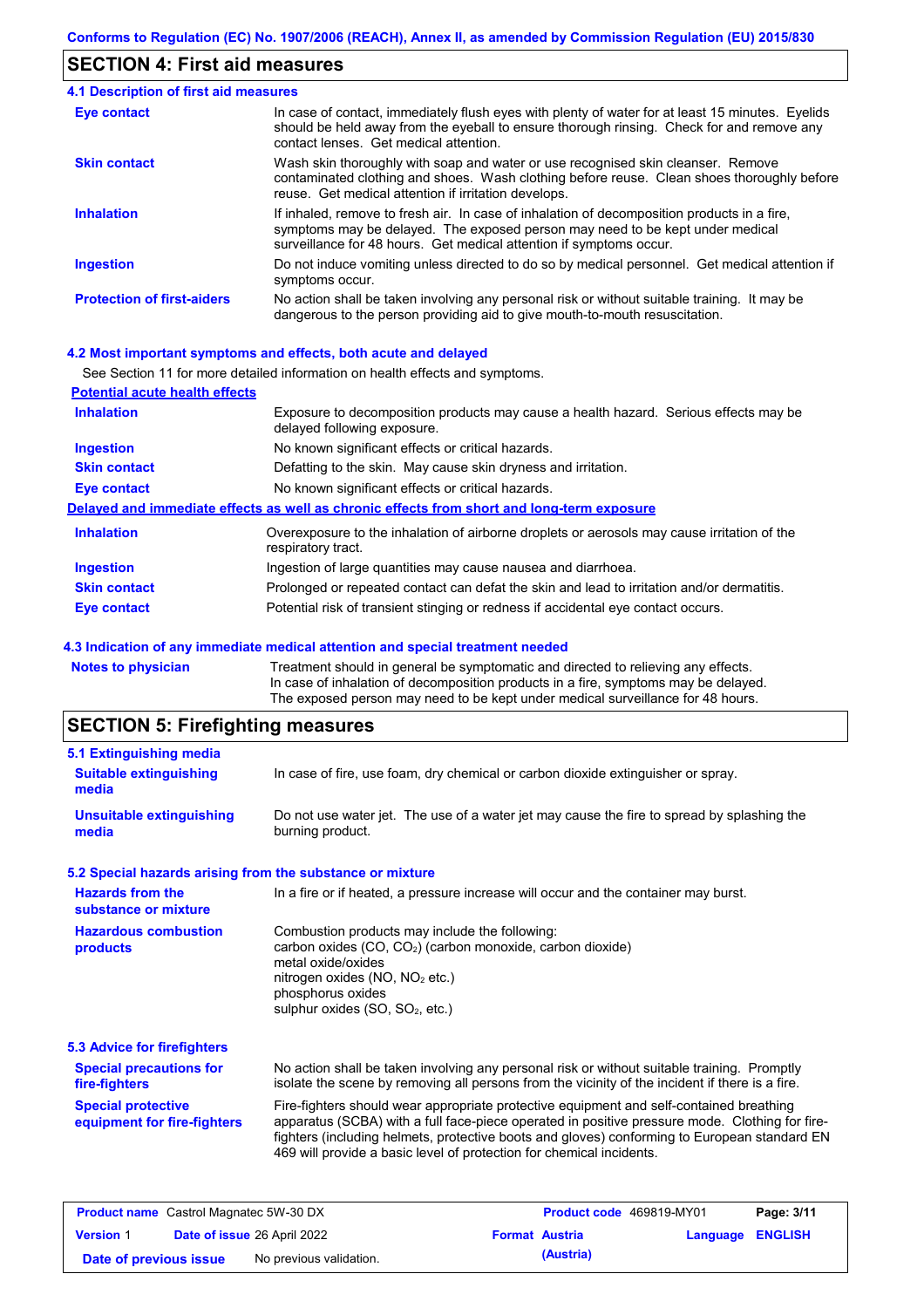#### **SECTION 6: Accidental release measures**

|                                                          | 6.1 Personal precautions, protective equipment and emergency procedures                                                                                                                                                                                                                                                                                                                        |
|----------------------------------------------------------|------------------------------------------------------------------------------------------------------------------------------------------------------------------------------------------------------------------------------------------------------------------------------------------------------------------------------------------------------------------------------------------------|
| For non-emergency<br>personnel                           | No action shall be taken involving any personal risk or without suitable training. Evacuate<br>surrounding areas. Keep unnecessary and unprotected personnel from entering. Do not touch<br>or walk through spilt material. Floors may be slippery; use care to avoid falling. Put on<br>appropriate personal protective equipment.                                                            |
| For emergency responders                                 | Entry into a confined space or poorly ventilated area contaminated with vapour, mist or fume is<br>extremely hazardous without the correct respiratory protective equipment and a safe system of<br>work. Wear self-contained breathing apparatus. Wear a suitable chemical protective suit.<br>Chemical resistant boots. See also the information in "For non-emergency personnel".           |
| <b>6.2 Environmental</b><br>precautions                  | Avoid dispersal of spilt material and runoff and contact with soil, waterways, drains and sewers.<br>Inform the relevant authorities if the product has caused environmental pollution (sewers,<br>waterways, soil or air).                                                                                                                                                                    |
| 6.3 Methods and material for containment and cleaning up |                                                                                                                                                                                                                                                                                                                                                                                                |
| <b>Small spill</b>                                       | Stop leak if without risk. Move containers from spill area. Absorb with an inert material and<br>place in an appropriate waste disposal container. Dispose of via a licensed waste disposal<br>contractor.                                                                                                                                                                                     |
| <b>Large spill</b>                                       | Stop leak if without risk. Move containers from spill area. Prevent entry into sewers, water<br>courses, basements or confined areas. Contain and collect spillage with non-combustible,<br>absorbent material e.g. sand, earth, vermiculite or diatomaceous earth and place in container<br>for disposal according to local regulations. Dispose of via a licensed waste disposal contractor. |
| 6.4 Reference to other<br><b>sections</b>                | See Section 1 for emergency contact information.<br>See Section 5 for firefighting measures.<br>See Section 8 for information on appropriate personal protective equipment.<br>See Section 12 for environmental precautions.<br>See Section 13 for additional waste treatment information.                                                                                                     |

## **SECTION 7: Handling and storage**

## **7.1 Precautions for safe handling**

| <b>Protective measures</b>                                                    | Put on appropriate personal protective equipment.                                                                                                                                                                                                                                                                                                                                                                                                                                        |
|-------------------------------------------------------------------------------|------------------------------------------------------------------------------------------------------------------------------------------------------------------------------------------------------------------------------------------------------------------------------------------------------------------------------------------------------------------------------------------------------------------------------------------------------------------------------------------|
| <b>Advice on general</b><br>occupational hygiene                              | Eating, drinking and smoking should be prohibited in areas where this material is handled,<br>stored and processed. Wash thoroughly after handling. Remove contaminated clothing and<br>protective equipment before entering eating areas. See also Section 8 for additional<br>information on hygiene measures.                                                                                                                                                                         |
| <b>7.2 Conditions for safe</b><br>storage, including any<br>incompatibilities | Store in accordance with local requiations. Store in a dry, cool and well-ventilated area, away<br>from incompatible materials (see Section 10). Keep away from heat and direct sunlight. Keep<br>container tightly closed and sealed until ready for use. Containers that have been opened must<br>be carefully resealed and kept upright to prevent leakage. Store and use only in equipment/<br>containers designed for use with this product. Do not store in unlabelled containers. |
| <b>Not suitable</b>                                                           | Prolonged exposure to elevated temperature                                                                                                                                                                                                                                                                                                                                                                                                                                               |
| 7.3 Specific end use(s)                                                       |                                                                                                                                                                                                                                                                                                                                                                                                                                                                                          |
| <b>Recommendations</b>                                                        | See section 1.2 and Exposure scenarios in annex, if applicable.                                                                                                                                                                                                                                                                                                                                                                                                                          |

## **SECTION 8: Exposure controls/personal protection**

## **8.1 Control parameters**

**Occupational exposure limits** No exposure limit value known.

Whilst specific OELs for certain components may be shown in this section, other components may be present in any mist, vapour or dust produced. Therefore, the specific OELs may not be applicable to the product as a whole and are provided for guidance only.

**Recommended monitoring procedures** If this product contains ingredients with exposure limits, personal, workplace atmosphere or biological monitoring may be required to determine the effectiveness of the ventilation or other control measures and/or the necessity to use respiratory protective equipment. Reference should be made to monitoring standards, such as the following: European Standard EN 689 (Workplace atmospheres - Guidance for the assessment of exposure by inhalation to chemical agents for comparison with limit values and measurement strategy) European Standard EN 14042 (Workplace atmospheres - Guide for the application and use of procedures for the assessment of exposure to chemical and biological agents) European Standard EN 482 (Workplace atmospheres - General requirements for the performance of procedures for the measurement of chemical agents) Reference to national guidance documents for methods for the determination of hazardous substances will also be required.

| <b>Product name</b> Castrol Magnatec 5W-30 DX     |                                                             |  | Product code 469819-MY01 |                         | Page: 4/11 |
|---------------------------------------------------|-------------------------------------------------------------|--|--------------------------|-------------------------|------------|
| <b>Version 1</b>                                  | <b>Date of issue 26 April 2022</b><br><b>Format Austria</b> |  |                          | <b>Language ENGLISH</b> |            |
| No previous validation.<br>Date of previous issue |                                                             |  | (Austria)                |                         |            |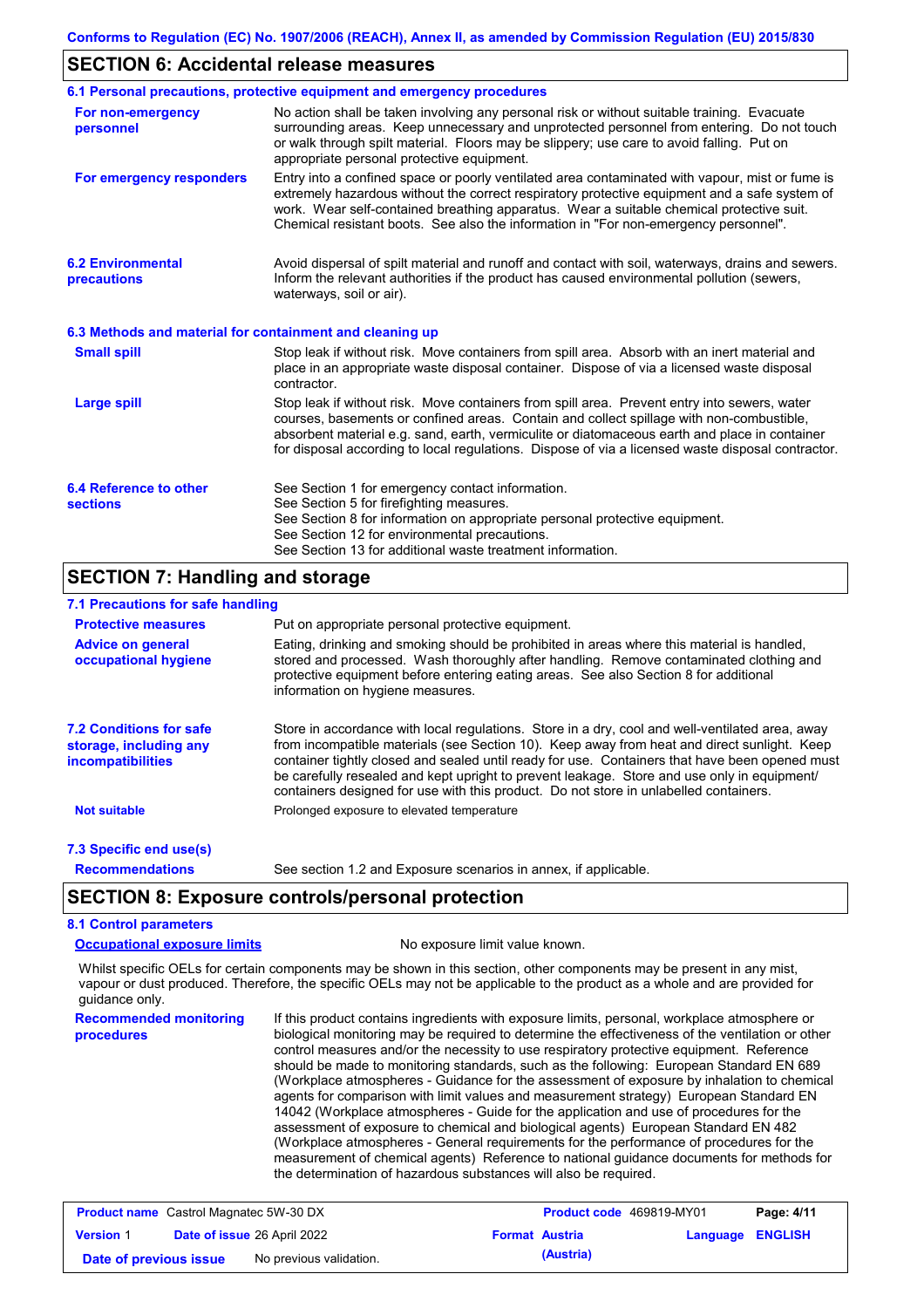# **SECTION 8: Exposure controls/personal protection**

**Derived No Effect Level**

No DNELs/DMELs available.

#### **Predicted No Effect Concentration**

No PNECs available

| <b>Appropriate engineering</b>        | Provide exhaust ventilation or other engineering controls to keep the relevant airborne                                                                                                                                                                                                                                                                                                                                                                                                                                                                                                                                                                                                                                                                                                                                                                                                                      |
|---------------------------------------|--------------------------------------------------------------------------------------------------------------------------------------------------------------------------------------------------------------------------------------------------------------------------------------------------------------------------------------------------------------------------------------------------------------------------------------------------------------------------------------------------------------------------------------------------------------------------------------------------------------------------------------------------------------------------------------------------------------------------------------------------------------------------------------------------------------------------------------------------------------------------------------------------------------|
| <b>controls</b>                       | concentrations below their respective occupational exposure limits.<br>All activities involving chemicals should be assessed for their risks to health, to ensure<br>exposures are adequately controlled. Personal protective equipment should only be considered<br>after other forms of control measures (e.g. engineering controls) have been suitably evaluated.<br>Personal protective equipment should conform to appropriate standards, be suitable for use, be<br>kept in good condition and properly maintained.<br>Your supplier of personal protective equipment should be consulted for advice on selection and<br>appropriate standards. For further information contact your national organisation for standards.<br>The final choice of protective equipment will depend upon a risk assessment. It is important to<br>ensure that all items of personal protective equipment are compatible. |
| <b>Individual protection measures</b> |                                                                                                                                                                                                                                                                                                                                                                                                                                                                                                                                                                                                                                                                                                                                                                                                                                                                                                              |
| <b>Hygiene measures</b>               | Wash hands, forearms and face thoroughly after handling chemical products, before eating,<br>smoking and using the lavatory and at the end of the working period. Ensure that eyewash<br>stations and safety showers are close to the workstation location.                                                                                                                                                                                                                                                                                                                                                                                                                                                                                                                                                                                                                                                  |
| <b>Respiratory protection</b>         | In case of insufficient ventilation, wear suitable respiratory equipment.<br>The correct choice of respiratory protection depends upon the chemicals being handled, the<br>conditions of work and use, and the condition of the respiratory equipment. Safety procedures<br>should be developed for each intended application. Respiratory protection equipment should<br>therefore be chosen in consultation with the supplier/manufacturer and with a full assessment<br>of the working conditions.                                                                                                                                                                                                                                                                                                                                                                                                        |
| <b>Eye/face protection</b>            | Safety glasses with side shields.                                                                                                                                                                                                                                                                                                                                                                                                                                                                                                                                                                                                                                                                                                                                                                                                                                                                            |
| <b>Skin protection</b>                |                                                                                                                                                                                                                                                                                                                                                                                                                                                                                                                                                                                                                                                                                                                                                                                                                                                                                                              |
| <b>Hand protection</b>                | <b>General Information:</b>                                                                                                                                                                                                                                                                                                                                                                                                                                                                                                                                                                                                                                                                                                                                                                                                                                                                                  |
|                                       | Because specific work environments and material handling practices vary, safety procedures<br>should be developed for each intended application. The correct choice of protective gloves<br>depends upon the chemicals being handled, and the conditions of work and use. Most gloves<br>provide protection for only a limited time before they must be discarded and replaced (even the<br>best chemically resistant gloves will break down after repeated chemical exposures).                                                                                                                                                                                                                                                                                                                                                                                                                             |
|                                       | Gloves should be chosen in consultation with the supplier / manufacturer and taking account of<br>a full assessment of the working conditions.                                                                                                                                                                                                                                                                                                                                                                                                                                                                                                                                                                                                                                                                                                                                                               |
|                                       | Recommended: Nitrile gloves.<br><b>Breakthrough time:</b>                                                                                                                                                                                                                                                                                                                                                                                                                                                                                                                                                                                                                                                                                                                                                                                                                                                    |
|                                       | Breakthrough time data are generated by glove manufacturers under laboratory test conditions<br>and represent how long a glove can be expected to provide effective permeation resistance. It<br>is important when following breakthrough time recommendations that actual workplace<br>conditions are taken into account. Always consult with your glove supplier for up-to-date<br>technical information on breakthrough times for the recommended glove type.<br>Our recommendations on the selection of gloves are as follows:                                                                                                                                                                                                                                                                                                                                                                           |
|                                       | Continuous contact:                                                                                                                                                                                                                                                                                                                                                                                                                                                                                                                                                                                                                                                                                                                                                                                                                                                                                          |
|                                       | Gloves with a minimum breakthrough time of 240 minutes, or >480 minutes if suitable gloves<br>can be obtained.<br>If suitable gloves are not available to offer that level of protection, gloves with shorter<br>breakthrough times may be acceptable as long as appropriate glove maintenance and<br>replacement regimes are determined and adhered to.                                                                                                                                                                                                                                                                                                                                                                                                                                                                                                                                                     |
|                                       | Short-term / splash protection:                                                                                                                                                                                                                                                                                                                                                                                                                                                                                                                                                                                                                                                                                                                                                                                                                                                                              |
|                                       | Recommended breakthrough times as above.<br>It is recognised that for short-term, transient exposures, gloves with shorter breakthrough times<br>may commonly be used. Therefore, appropriate maintenance and replacement regimes must<br>be determined and rigorously followed.                                                                                                                                                                                                                                                                                                                                                                                                                                                                                                                                                                                                                             |
|                                       |                                                                                                                                                                                                                                                                                                                                                                                                                                                                                                                                                                                                                                                                                                                                                                                                                                                                                                              |

| <b>Product name</b> Castrol Magnatec 5W-30 DX |  |                                    | Product code 469819-MY01 | Page: 5/11 |                         |  |
|-----------------------------------------------|--|------------------------------------|--------------------------|------------|-------------------------|--|
| <b>Version 1</b>                              |  | <b>Date of issue 26 April 2022</b> | <b>Format Austria</b>    |            | <b>Language ENGLISH</b> |  |
| Date of previous issue                        |  | No previous validation.            |                          | (Austria)  |                         |  |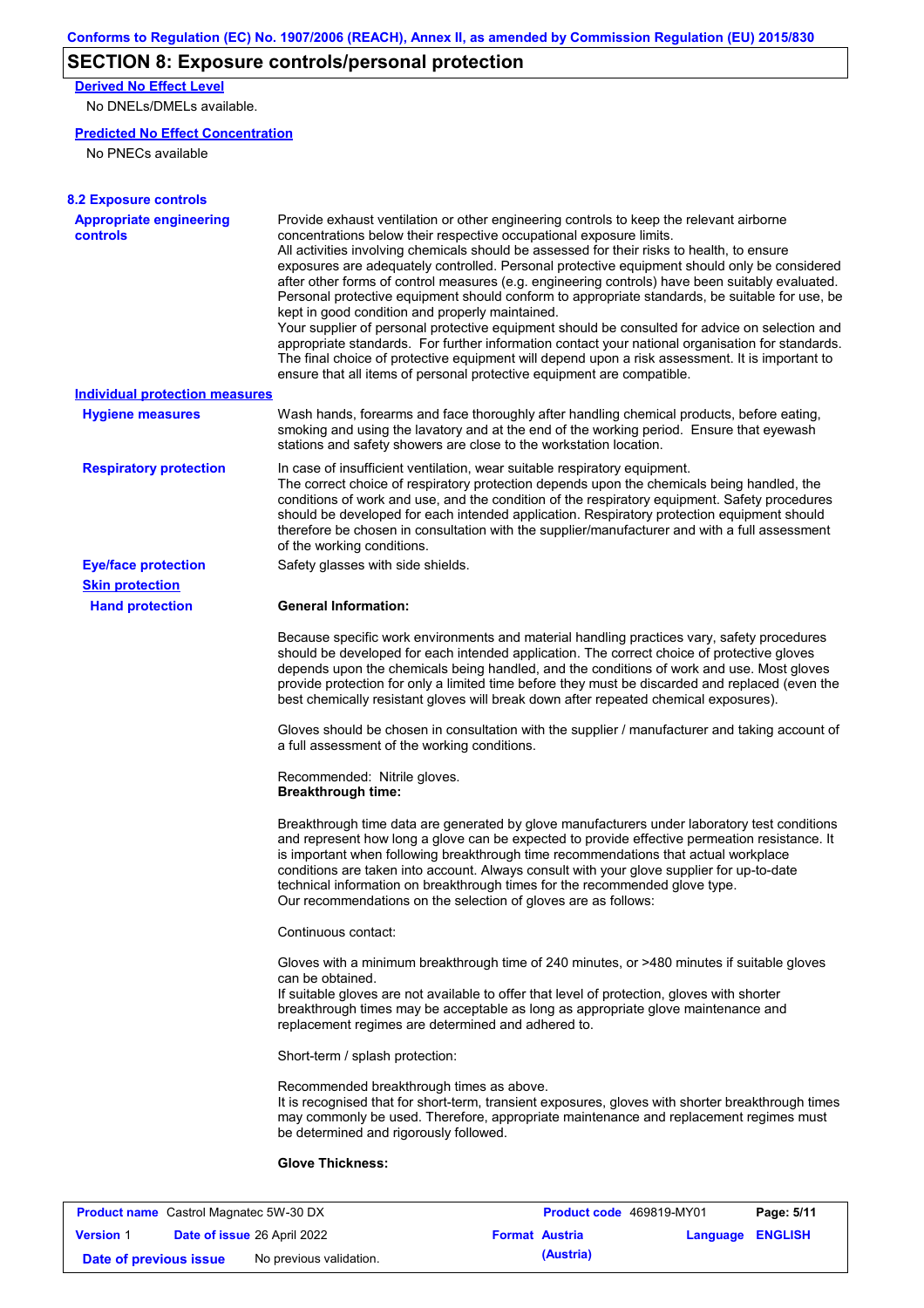# **SECTION 8: Exposure controls/personal protection**

For general applications, we recommend gloves with a thickness typically greater than 0.35 mm.

|                                           | It should be emphasised that glove thickness is not necessarily a good predictor of glove<br>resistance to a specific chemical, as the permeation efficiency of the glove will be dependent<br>on the exact composition of the glove material. Therefore, glove selection should also be based<br>on consideration of the task requirements and knowledge of breakthrough times.<br>Glove thickness may also vary depending on the glove manufacturer, the glove type and the<br>glove model. Therefore, the manufacturers' technical data should always be taken into account<br>to ensure selection of the most appropriate glove for the task.                                     |
|-------------------------------------------|---------------------------------------------------------------------------------------------------------------------------------------------------------------------------------------------------------------------------------------------------------------------------------------------------------------------------------------------------------------------------------------------------------------------------------------------------------------------------------------------------------------------------------------------------------------------------------------------------------------------------------------------------------------------------------------|
|                                           | Note: Depending on the activity being conducted, gloves of varying thickness may be required<br>for specific tasks. For example:                                                                                                                                                                                                                                                                                                                                                                                                                                                                                                                                                      |
|                                           | • Thinner gloves (down to 0.1 mm or less) may be required where a high degree of manual<br>dexterity is needed. However, these gloves are only likely to give short duration protection and<br>would normally be just for single use applications, then disposed of.                                                                                                                                                                                                                                                                                                                                                                                                                  |
|                                           | • Thicker gloves (up to 3 mm or more) may be required where there is a mechanical (as well<br>as a chemical) risk i.e. where there is abrasion or puncture potential.                                                                                                                                                                                                                                                                                                                                                                                                                                                                                                                 |
| <b>Skin and body</b>                      | Use of protective clothing is good industrial practice.<br>Personal protective equipment for the body should be selected based on the task being<br>performed and the risks involved and should be approved by a specialist before handling this<br>product.<br>Cotton or polyester/cotton overalls will only provide protection against light superficial<br>contamination that will not soak through to the skin. Overalls should be laundered on a regular<br>basis. When the risk of skin exposure is high (e.g. when cleaning up spillages or if there is a<br>risk of splashing) then chemical resistant aprons and/or impervious chemical suits and boots<br>will be required. |
| <b>Refer to standards:</b>                | Respiratory protection: EN 529<br>Gloves: EN 420, EN 374<br>Eye protection: EN 166<br>Filtering half-mask: EN 149<br>Filtering half-mask with valve: EN 405<br>Half-mask: EN 140 plus filter<br>Full-face mask: EN 136 plus filter<br>Particulate filters: EN 143<br>Gas/combined filters: EN 14387                                                                                                                                                                                                                                                                                                                                                                                   |
| <b>Environmental exposure</b><br>controls | Emissions from ventilation or work process equipment should be checked to ensure they<br>comply with the requirements of environmental protection legislation. In some cases, fume<br>scrubbers, filters or engineering modifications to the process equipment will be necessary to<br>reduce emissions to acceptable levels.                                                                                                                                                                                                                                                                                                                                                         |

## **SECTION 9: Physical and chemical properties**

The conditions of measurement of all properties are at standard temperature and pressure unless otherwise indicated.

#### **9.1 Information on basic physical and chemical properties**

| <b>Appearance</b>                                      |                                              |
|--------------------------------------------------------|----------------------------------------------|
| <b>Physical state</b>                                  | Liquid.                                      |
| <b>Colour</b>                                          | Amber. [Light]                               |
| <b>Odour</b>                                           | Mild [Slight]                                |
| <b>Odour threshold</b>                                 | Not available.                               |
| рH                                                     | Not applicable.                              |
| <b>Melting point/freezing point</b>                    | Not available.                               |
| Initial boiling point and boiling                      | Not available.                               |
| range                                                  |                                              |
| <b>Pour point</b>                                      | -45 $^{\circ}$ C                             |
| <b>Flash point</b>                                     | Closed cup: 203°C (397.4°F) [Pensky-Martens] |
| <b>Evaporation rate</b>                                | Not available.                               |
| <b>Flammability (solid, gas)</b>                       | Not available.                               |
| <b>Upper/lower flammability or</b><br>explosive limits | Not available.                               |
| <b>Vapour pressure</b>                                 | Not available.                               |

| <b>Product name</b> Castrol Magnatec 5W-30 DX |  |                                    | Product code 469819-MY01 |           | Page: 6/11              |  |
|-----------------------------------------------|--|------------------------------------|--------------------------|-----------|-------------------------|--|
| <b>Version 1</b>                              |  | <b>Date of issue 26 April 2022</b> | <b>Format Austria</b>    |           | <b>Language ENGLISH</b> |  |
| Date of previous issue                        |  | No previous validation.            |                          | (Austria) |                         |  |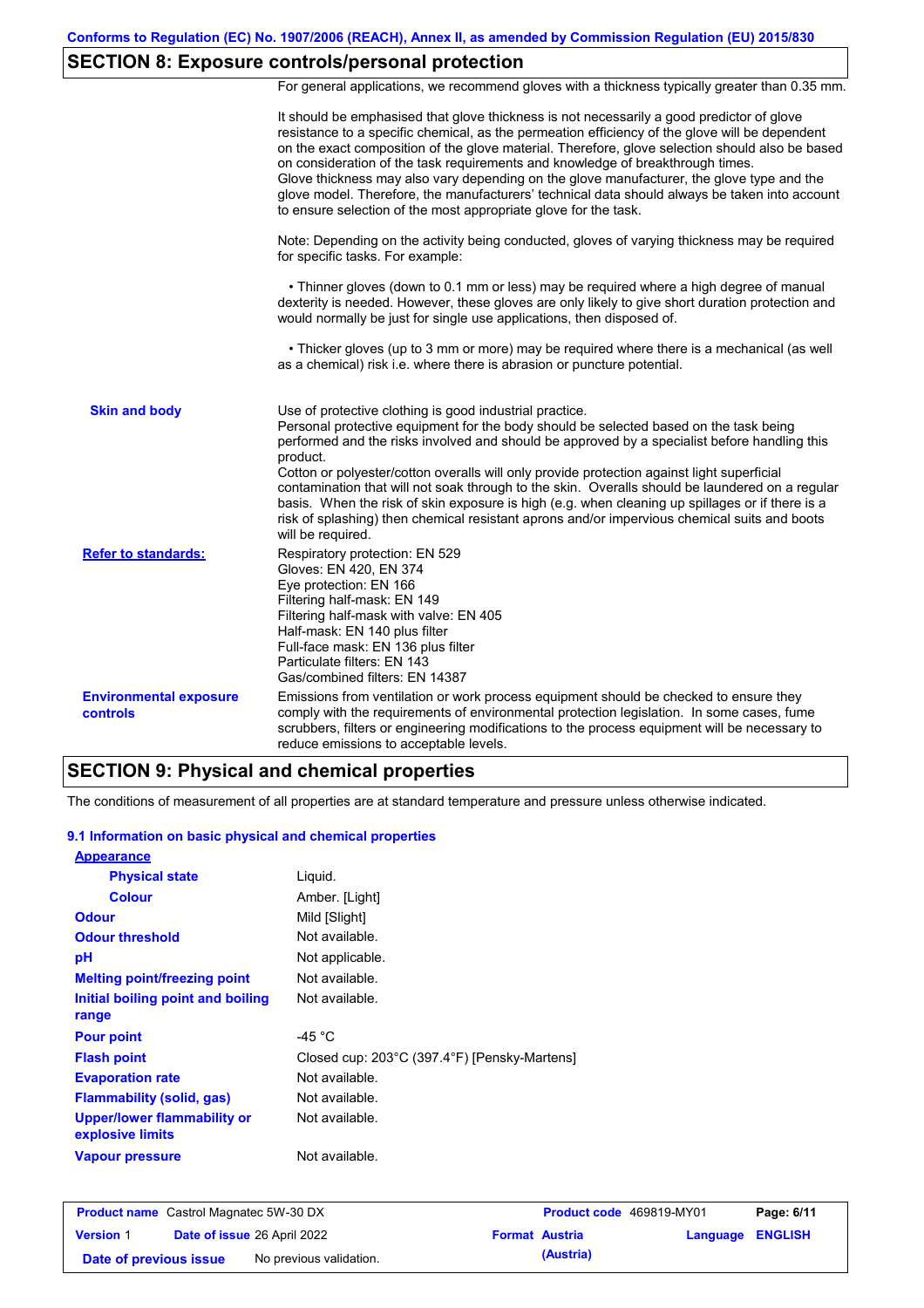# **SECTION 9: Physical and chemical properties**

|                                                                                                                       |                                                                                                                                                                         |           | Vapour Pressure at 20°C |                    | Vapour pressure at 50°C |                |               |
|-----------------------------------------------------------------------------------------------------------------------|-------------------------------------------------------------------------------------------------------------------------------------------------------------------------|-----------|-------------------------|--------------------|-------------------------|----------------|---------------|
|                                                                                                                       | <b>Ingredient name</b>                                                                                                                                                  | mm Hg kPa |                         | <b>Method</b>      | mm<br>Hg                | kPa            | <b>Method</b> |
|                                                                                                                       | Distillates (petroleum),<br>hydrotreated heavy<br>paraffinic                                                                                                            | < 0.08    | < 0.011                 | <b>ASTM D 5191</b> |                         |                |               |
|                                                                                                                       | Distillates (petroleum),<br>hydrotreated heavy<br>paraffinic                                                                                                            | < 0.08    | $0.011$                 | <b>ASTM D 5191</b> |                         |                |               |
|                                                                                                                       | Distillates (petroleum),<br>solvent-dewaxed<br>heavy paraffinic                                                                                                         | < 0.08    | $0.011$                 | <b>ASTM D 5191</b> |                         |                |               |
|                                                                                                                       | Distillates (petroleum),<br>hydrotreated light<br>paraffinic                                                                                                            | < 0.08    | $0.011$                 | <b>ASTM D 5191</b> |                         |                |               |
|                                                                                                                       | Distillates (petroleum),<br>solvent-dewaxed light<br>paraffinic                                                                                                         | < 0.08    | $0.011$                 | <b>ASTM D 5191</b> |                         |                |               |
| <b>Vapour density</b>                                                                                                 | Not available.                                                                                                                                                          |           |                         |                    |                         |                |               |
| <b>Relative density</b>                                                                                               | Not available.                                                                                                                                                          |           |                         |                    |                         |                |               |
| <b>Density</b>                                                                                                        | <1000 kg/m <sup>3</sup> (<1 g/cm <sup>3</sup> ) at 15 <sup>°</sup> C                                                                                                    |           |                         |                    |                         |                |               |
| <b>Solubility(ies)</b>                                                                                                | insoluble in water.                                                                                                                                                     |           |                         |                    |                         |                |               |
| <b>Partition coefficient: n-octanol/</b><br>water                                                                     | Not applicable.                                                                                                                                                         |           |                         |                    |                         |                |               |
| <b>Auto-ignition temperature</b>                                                                                      | <b>Ingredient name</b>                                                                                                                                                  |           | $\rm ^{\circ}C$         | °F                 |                         | <b>Method</b>  |               |
|                                                                                                                       | bis(nonylphenyl)amine                                                                                                                                                   |           | 440                     | 824                |                         | <b>EU A.15</b> |               |
| <b>Decomposition temperature</b>                                                                                      | Not available.                                                                                                                                                          |           |                         |                    |                         |                |               |
| <b>Viscosity</b>                                                                                                      | Kinematic: 63.9 mm <sup>2</sup> /s (63.9 cSt) at 40 $\degree$ C<br>Kinematic: 10.8 to 11.4 mm <sup>2</sup> /s (10.8 to 11.4 cSt) at 100°C                               |           |                         |                    |                         |                |               |
| <b>Explosive properties</b>                                                                                           | Not available.                                                                                                                                                          |           |                         |                    |                         |                |               |
| <b>Oxidising properties</b>                                                                                           | Not available.                                                                                                                                                          |           |                         |                    |                         |                |               |
| <b>Particle characteristics</b><br><b>Median particle size</b><br>9.2 Other information<br>No additional information. | Not applicable.                                                                                                                                                         |           |                         |                    |                         |                |               |
| <b>SECTION 10: Stability and reactivity</b>                                                                           |                                                                                                                                                                         |           |                         |                    |                         |                |               |
| <b>10.1 Reactivity</b>                                                                                                | No specific test data available for this product. Refer to Conditions to avoid and Incompatible<br>materials for additional information.                                |           |                         |                    |                         |                |               |
| <b>10.2 Chemical stability</b>                                                                                        | The product is stable.                                                                                                                                                  |           |                         |                    |                         |                |               |
| 10.3 Possibility of<br>hazardous reactions                                                                            | Under normal conditions of storage and use, hazardous reactions will not occur.<br>Under normal conditions of storage and use, hazardous polymerisation will not occur. |           |                         |                    |                         |                |               |
| <b>10.4 Conditions to avoid</b>                                                                                       | Avoid all possible sources of ignition (spark or flame).                                                                                                                |           |                         |                    |                         |                |               |
| 10.5 Incompatible materials                                                                                           | Reactive or incompatible with the following materials: oxidising materials.                                                                                             |           |                         |                    |                         |                |               |
| <b>10.6 Hazardous</b><br>decomposition products                                                                       | Under normal conditions of storage and use, hazardous decomposition products should not be<br>produced.                                                                 |           |                         |                    |                         |                |               |

| <b>Product name</b> Castrol Magnatec 5W-30 DX     |                                                      |  | <b>Product code</b> 469819-MY01 |                  | Page: 7/11 |
|---------------------------------------------------|------------------------------------------------------|--|---------------------------------|------------------|------------|
| <b>Version 1</b>                                  | Date of issue 26 April 2022<br><b>Format Austria</b> |  |                                 | Language ENGLISH |            |
| No previous validation.<br>Date of previous issue |                                                      |  | (Austria)                       |                  |            |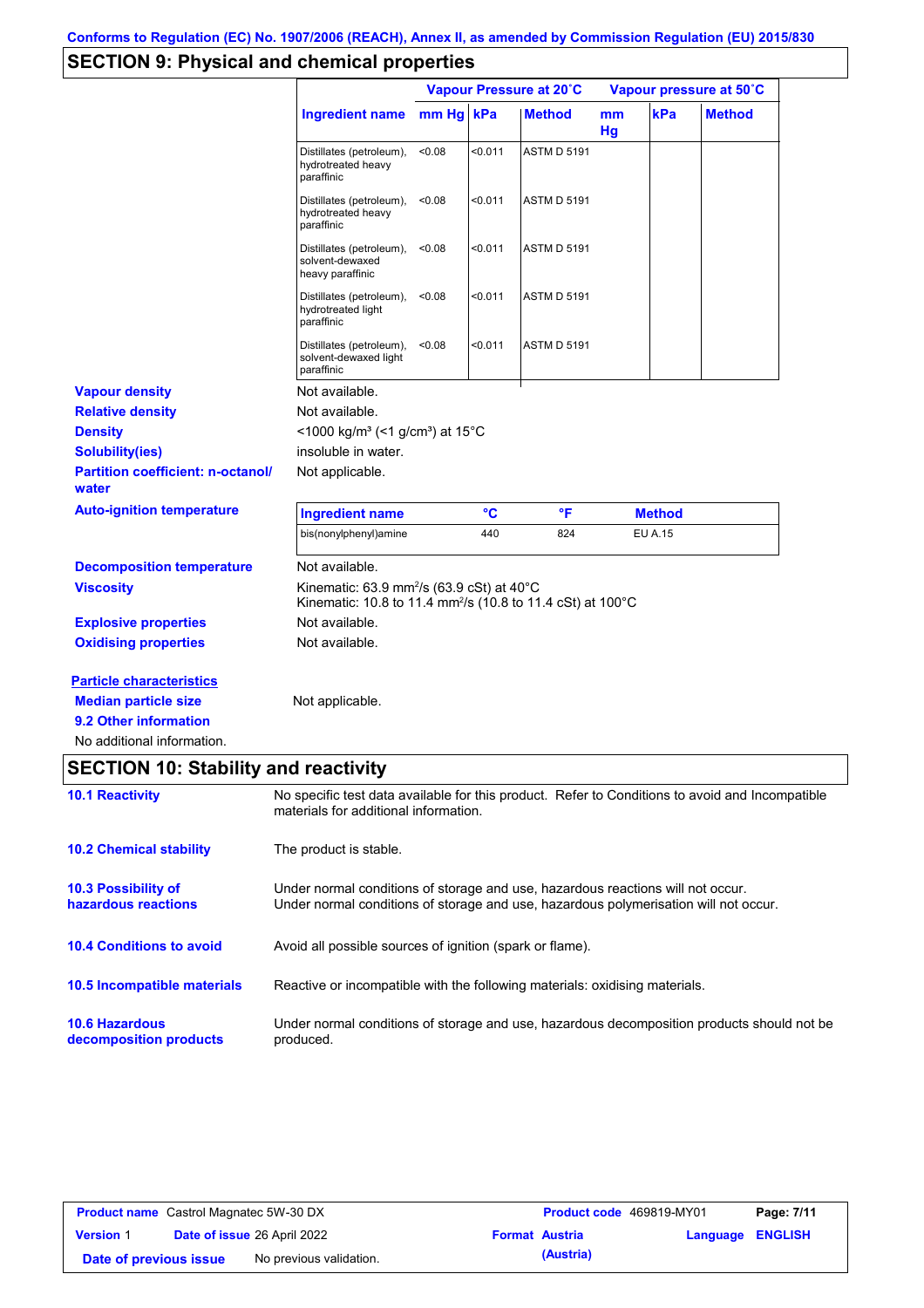# **SECTION 11: Toxicological information**

| 11.1 Information on toxicological effects          |                                                                                                                                                                                                                                                                                                                                                                                                                 |
|----------------------------------------------------|-----------------------------------------------------------------------------------------------------------------------------------------------------------------------------------------------------------------------------------------------------------------------------------------------------------------------------------------------------------------------------------------------------------------|
| <b>Acute toxicity estimates</b>                    |                                                                                                                                                                                                                                                                                                                                                                                                                 |
| Not available.                                     |                                                                                                                                                                                                                                                                                                                                                                                                                 |
| <b>Information on likely</b><br>routes of exposure | Routes of entry anticipated: Dermal, Inhalation.                                                                                                                                                                                                                                                                                                                                                                |
| <b>Potential acute health effects</b>              |                                                                                                                                                                                                                                                                                                                                                                                                                 |
| <b>Inhalation</b>                                  | Exposure to decomposition products may cause a health hazard. Serious effects may be<br>delayed following exposure.                                                                                                                                                                                                                                                                                             |
| <b>Ingestion</b>                                   | No known significant effects or critical hazards.                                                                                                                                                                                                                                                                                                                                                               |
| <b>Skin contact</b>                                | Defatting to the skin. May cause skin dryness and irritation.                                                                                                                                                                                                                                                                                                                                                   |
| <b>Eye contact</b>                                 | No known significant effects or critical hazards.                                                                                                                                                                                                                                                                                                                                                               |
|                                                    | <b>Symptoms related to the physical, chemical and toxicological characteristics</b>                                                                                                                                                                                                                                                                                                                             |
| <b>Inhalation</b>                                  | No specific data.                                                                                                                                                                                                                                                                                                                                                                                               |
| <b>Ingestion</b>                                   | No specific data.                                                                                                                                                                                                                                                                                                                                                                                               |
| <b>Skin contact</b>                                | Adverse symptoms may include the following:<br>irritation<br>dryness<br>cracking                                                                                                                                                                                                                                                                                                                                |
| <b>Eye contact</b>                                 | No specific data.                                                                                                                                                                                                                                                                                                                                                                                               |
|                                                    | Delayed and immediate effects as well as chronic effects from short and long-term exposure                                                                                                                                                                                                                                                                                                                      |
| <b>Inhalation</b>                                  | Overexposure to the inhalation of airborne droplets or aerosols may cause irritation of the<br>respiratory tract.                                                                                                                                                                                                                                                                                               |
| <b>Ingestion</b>                                   | Ingestion of large quantities may cause nausea and diarrhoea.                                                                                                                                                                                                                                                                                                                                                   |
| <b>Skin contact</b>                                | Prolonged or repeated contact can defat the skin and lead to irritation and/or dermatitis.                                                                                                                                                                                                                                                                                                                      |
| <b>Eye contact</b>                                 | Potential risk of transient stinging or redness if accidental eye contact occurs.                                                                                                                                                                                                                                                                                                                               |
| <b>Potential chronic health effects</b>            |                                                                                                                                                                                                                                                                                                                                                                                                                 |
| <b>General</b>                                     | <b>USED ENGINE OILS</b><br>Combustion products resulting from the operation of internal combustion engines contaminate<br>engine oils during use. Used engine oil may contain hazardous components which have the<br>potential to cause skin cancer. Frequent or prolonged contact with all types and makes of used<br>engine oil must therefore be avoided and a high standard of personal hygiene maintained. |
| <b>Carcinogenicity</b>                             | No known significant effects or critical hazards.                                                                                                                                                                                                                                                                                                                                                               |
| <b>Mutagenicity</b>                                | No known significant effects or critical hazards.                                                                                                                                                                                                                                                                                                                                                               |
| <b>Developmental effects</b>                       | No known significant effects or critical hazards.                                                                                                                                                                                                                                                                                                                                                               |
| <b>Fertility effects</b>                           | No known significant effects or critical hazards.                                                                                                                                                                                                                                                                                                                                                               |

## **SECTION 12: Ecological information**

#### **12.1 Toxicity Environmental hazards** Not classified as dangerous

#### **12.2 Persistence and degradability**

Not expected to be rapidly degradable.

#### **12.3 Bioaccumulative potential**

This product is not expected to bioaccumulate through food chains in the environment.

| <b>12.4 Mobility in soil</b>                            |                                                                      |
|---------------------------------------------------------|----------------------------------------------------------------------|
| <b>Soil/water partition</b><br><b>coefficient (Koc)</b> | Not available.                                                       |
| <b>Mobility</b>                                         | Spillages may penetrate the soil causing ground water contamination. |

#### **12.5 Results of PBT and vPvB assessment**

Product does not meet the criteria for PBT or vPvB according to Regulation (EC) No. 1907/2006, Annex XIII.

#### **12.6 Other adverse effects Other ecological information**

Spills may form a film on water surfaces causing physical damage to organisms. Oxygen transfer could also be impaired.

| <b>Product name</b> Castrol Magnatec 5W-30 DX |  |                                    | Product code 469819-MY01 |                       | Page: 8/11              |  |
|-----------------------------------------------|--|------------------------------------|--------------------------|-----------------------|-------------------------|--|
| <b>Version 1</b>                              |  | <b>Date of issue 26 April 2022</b> |                          | <b>Format Austria</b> | <b>Language ENGLISH</b> |  |
| Date of previous issue                        |  | No previous validation.            |                          | (Austria)             |                         |  |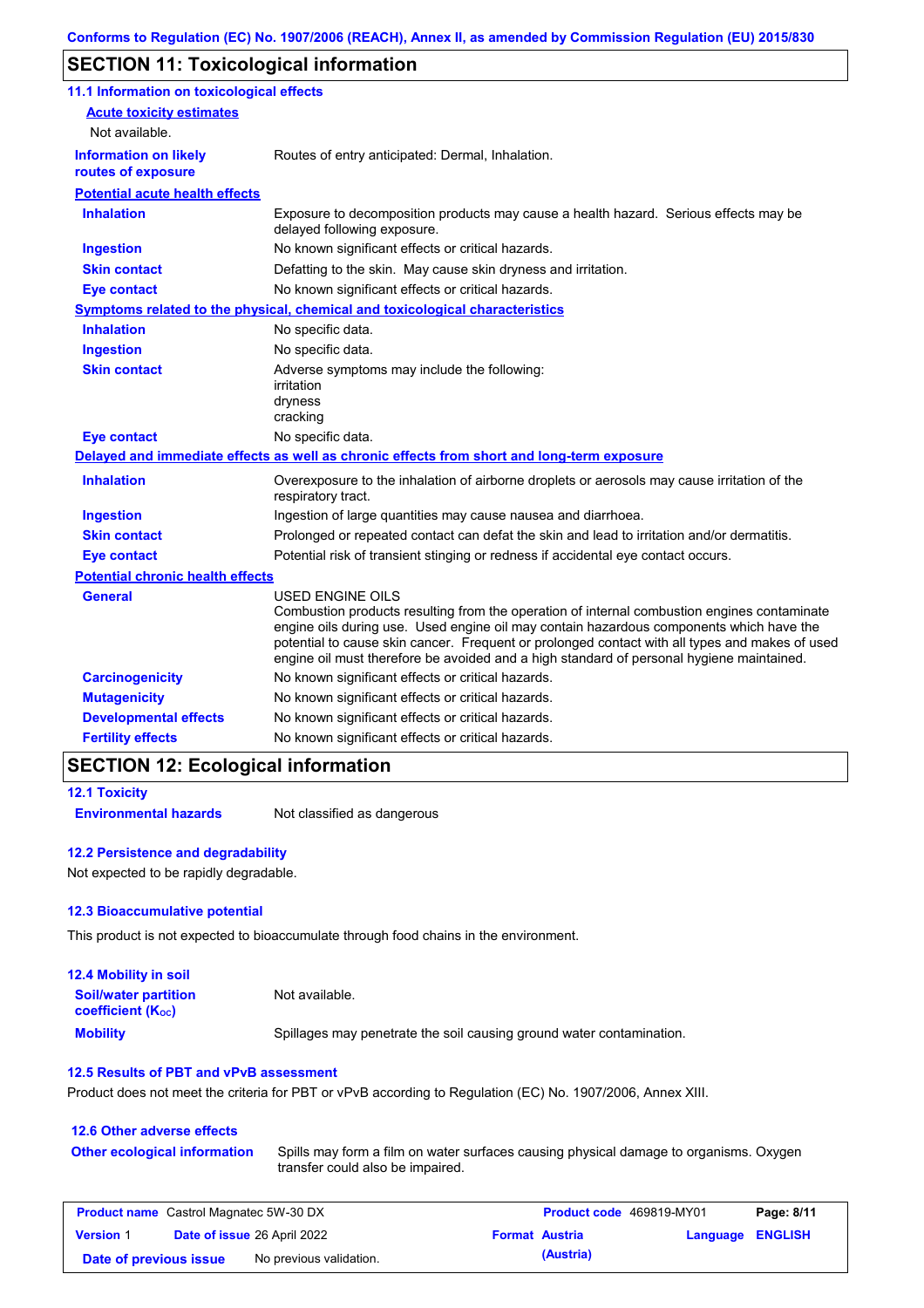## **SECTION 13: Disposal considerations**

#### **13.1 Waste treatment methods**

#### **Product**

**Methods of disposal**

Where possible, arrange for product to be recycled. Dispose of via an authorised person/ licensed waste disposal contractor in accordance with local regulations.

**Hazardous waste** Yes.

**European waste catalogue (EWC)**

| Waste code | <b>Waste designation</b>                                         |
|------------|------------------------------------------------------------------|
| 13 02 05*  | Imineral-based non-chlorinated engine, gear and lubricating oils |

However, deviation from the intended use and/or the presence of any potential contaminants may require an alternative waste disposal code to be assigned by the end user.

#### **Packaging**

**Methods of disposal** Where possible, arrange for product to be recycled. Dispose of via an authorised person/ licensed waste disposal contractor in accordance with local regulations.

**Special precautions** This material and its container must be disposed of in a safe way. Care should be taken when handling emptied containers that have not been cleaned or rinsed out. Empty containers or liners may retain some product residues. Empty containers represent a fire hazard as they may contain flammable product residues and vapour. Never weld, solder or braze empty containers. Avoid dispersal of spilt material and runoff and contact with soil, waterways, drains and sewers. **References** Commission 2014/955/EU Directive 2008/98/EC

## **SECTION 14: Transport information**

|                                                | <b>ADR/RID</b> | <b>ADN</b>     | <b>IMDG</b>    | <b>IATA</b>    |  |
|------------------------------------------------|----------------|----------------|----------------|----------------|--|
| 14.1 UN number                                 | Not regulated. | Not regulated. | Not regulated. | Not regulated. |  |
| 14.2 UN proper<br>shipping name                |                |                |                |                |  |
| <b>14.3 Transport</b><br>hazard class(es)      |                |                |                |                |  |
| 14.4 Packing<br>group                          |                |                |                |                |  |
| 14.5<br><b>Environmental</b><br><b>hazards</b> | No.            | No.            | No.            | No.            |  |
| <b>Additional</b><br>information               |                |                |                |                |  |

**14.6 Special precautions for user** Not available.

| <b>14.7 Transport in bulk</b> | Not available. |
|-------------------------------|----------------|
| according to <b>IMO</b>       |                |
| <b>instruments</b>            |                |

## **SECTION 15: Regulatory information**

**15.1 Safety, health and environmental regulations/legislation specific for the substance or mixture**

**EU Regulation (EC) No. 1907/2006 (REACH)**

**Annex XIV - List of substances subject to authorisation**

**Annex XIV**

None of the components are listed.

**Substances of very high concern**

None of the components are listed.

**EU Regulation (EC) No. 1907/2006 (REACH)**

| <b>Product name</b> Castrol Magnatec 5W-30 DX |                                    |                         | <b>Product code</b> 469819-MY01 |                       | Page: 9/11       |  |
|-----------------------------------------------|------------------------------------|-------------------------|---------------------------------|-----------------------|------------------|--|
| <b>Version 1</b>                              | <b>Date of issue 26 April 2022</b> |                         |                                 | <b>Format Austria</b> | Language ENGLISH |  |
| Date of previous issue                        |                                    | No previous validation. |                                 | (Austria)             |                  |  |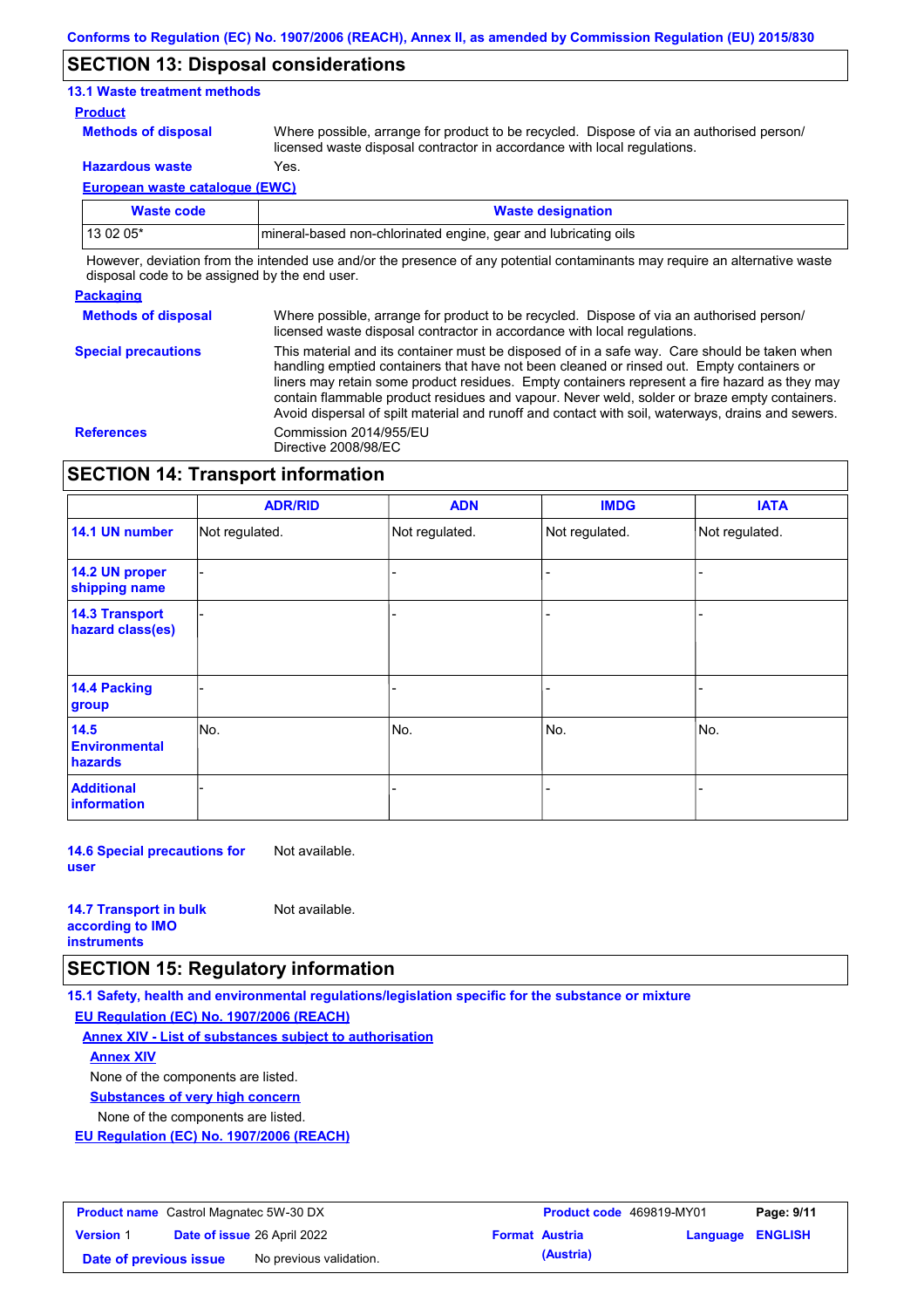## **Conforms to Regulation (EC) No. 1907/2006 (REACH), Annex II, as amended by Commission Regulation (EU) 2015/830**

# **SECTION 15: Regulatory information**

| <b>Annex XVII - Restrictions</b>                                | Not applicable.                                                                                                                                                                           |
|-----------------------------------------------------------------|-------------------------------------------------------------------------------------------------------------------------------------------------------------------------------------------|
| on the manufacture,                                             |                                                                                                                                                                                           |
| placing on the market                                           |                                                                                                                                                                                           |
| and use of certain<br>dangerous substances,                     |                                                                                                                                                                                           |
| mixtures and articles                                           |                                                                                                                                                                                           |
| <b>Other regulations</b>                                        |                                                                                                                                                                                           |
| <b>REACH Status</b>                                             | For the REACH status of this product please consult your company contact, as identified in<br>Section 1.                                                                                  |
| <b>United States inventory</b><br>(TSCA 8b)                     | All components are active or exempted.                                                                                                                                                    |
| <b>Australia inventory (AIIC)</b>                               | All components are listed or exempted.                                                                                                                                                    |
| <b>Canada inventory</b>                                         | All components are listed or exempted.                                                                                                                                                    |
| <b>China inventory (IECSC)</b>                                  | All components are listed or exempted.                                                                                                                                                    |
| <b>Japan inventory (CSCL)</b>                                   | All components are listed or exempted.                                                                                                                                                    |
| <b>Korea inventory (KECI)</b>                                   | All components are listed or exempted.                                                                                                                                                    |
| <b>Philippines inventory</b><br>(PICCS)                         | All components are listed or exempted.                                                                                                                                                    |
| <b>Taiwan Chemical</b><br><b>Substances Inventory</b><br>(TCSI) | All components are listed or exempted.                                                                                                                                                    |
| Ozone depleting substances (1005/2009/EU)                       |                                                                                                                                                                                           |
| Not listed.                                                     |                                                                                                                                                                                           |
| <b>Prior Informed Consent (PIC) (649/2012/EU)</b>               |                                                                                                                                                                                           |
| Not listed.                                                     |                                                                                                                                                                                           |
| <b>Persistent Organic Pollutants</b><br>Not listed.             |                                                                                                                                                                                           |
| <b>EU - Water framework directive - Priority substances</b>     |                                                                                                                                                                                           |
| None of the components are listed.                              |                                                                                                                                                                                           |
| <b>Seveso Directive</b>                                         |                                                                                                                                                                                           |
| This product is not controlled under the Seveso Directive.      |                                                                                                                                                                                           |
| <b>National regulations</b>                                     |                                                                                                                                                                                           |
| Limitation of the use of<br>organic solvents                    | Permitted.                                                                                                                                                                                |
| <b>15.2 Chemical safety</b><br>assessment                       | A Chemical Safety Assessment has been carried out for one or more of the substances within<br>this mixture. A Chemical Safety Assessment has not been carried out for the mixture itself. |
| <b>SECTION 16: Other information</b>                            |                                                                                                                                                                                           |

# **SECTION 16: Other information**

| <b>Abbreviations and acronyms</b>             | ADN = European Provisions concerning the International Carriage of Dangerous Goods by<br>Inland Waterway                                                 |  |  |  |  |  |
|-----------------------------------------------|----------------------------------------------------------------------------------------------------------------------------------------------------------|--|--|--|--|--|
|                                               | ADR = The European Agreement concerning the International Carriage of Dangerous Goods by<br>Road                                                         |  |  |  |  |  |
|                                               | $ATE = Acute Toxicity Estimate$                                                                                                                          |  |  |  |  |  |
|                                               | <b>BCF</b> = Bioconcentration Factor                                                                                                                     |  |  |  |  |  |
|                                               | CAS = Chemical Abstracts Service                                                                                                                         |  |  |  |  |  |
|                                               | CLP = Classification, Labelling and Packaging Regulation [Regulation (EC) No. 1272/2008]                                                                 |  |  |  |  |  |
|                                               | CSA = Chemical Safety Assessment                                                                                                                         |  |  |  |  |  |
|                                               | CSR = Chemical Safety Report                                                                                                                             |  |  |  |  |  |
|                                               | DMEL = Derived Minimal Effect Level                                                                                                                      |  |  |  |  |  |
|                                               | DNEL = Derived No Effect Level                                                                                                                           |  |  |  |  |  |
|                                               | EINECS = European Inventory of Existing Commercial chemical Substances                                                                                   |  |  |  |  |  |
|                                               | ES = Exposure Scenario                                                                                                                                   |  |  |  |  |  |
|                                               | EUH statement = CLP-specific Hazard statement<br>EWC = European Waste Cataloque                                                                          |  |  |  |  |  |
|                                               |                                                                                                                                                          |  |  |  |  |  |
|                                               | GHS = Globally Harmonized System of Classification and Labelling of Chemicals                                                                            |  |  |  |  |  |
|                                               | IATA = International Air Transport Association                                                                                                           |  |  |  |  |  |
|                                               | IBC = Intermediate Bulk Container                                                                                                                        |  |  |  |  |  |
|                                               | IMDG = International Maritime Dangerous Goods                                                                                                            |  |  |  |  |  |
|                                               | LogPow = logarithm of the octanol/water partition coefficient                                                                                            |  |  |  |  |  |
|                                               | MARPOL = International Convention for the Prevention of Pollution From Ships, 1973 as<br>modified by the Protocol of 1978. ("Marpol" = marine pollution) |  |  |  |  |  |
| <b>Product name</b> Castrol Magnatec 5W-30 DX | Page: 10/11<br><b>Product code</b> 469819-MY01                                                                                                           |  |  |  |  |  |

| <b>THOUGHT HANDE</b> Castrol Magnated ONY-00 DAY |  | <b>THOUGH COUP TO JOINT OF</b> |                       | . agu. 1971 1 |                  |  |
|--------------------------------------------------|--|--------------------------------|-----------------------|---------------|------------------|--|
| <b>Version 1</b>                                 |  | Date of issue 26 April 2022    | <b>Format Austria</b> |               | Language ENGLISH |  |
| Date of previous issue                           |  | No previous validation.        |                       | (Austria)     |                  |  |